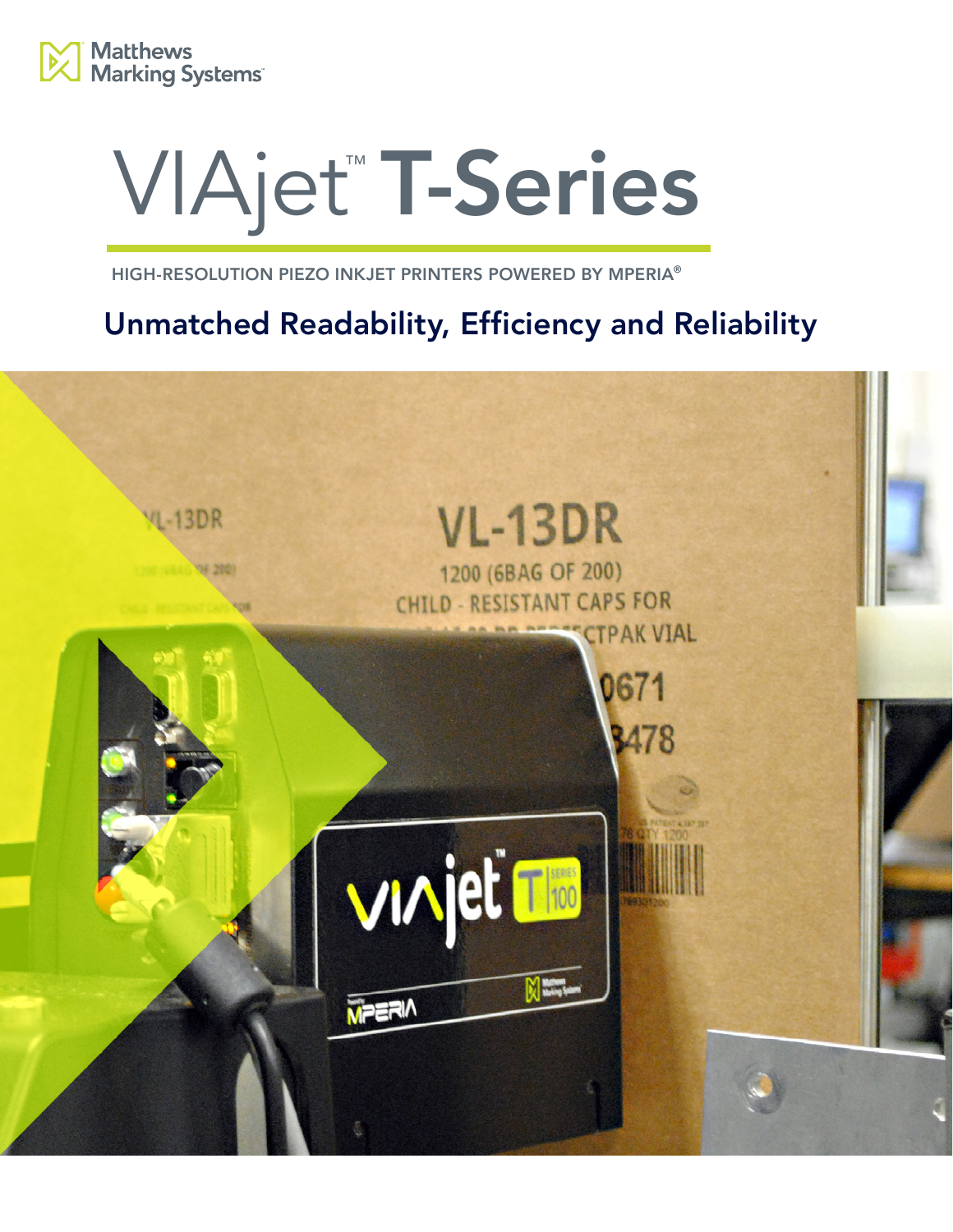# PRINT HIGH-RESOLUTION GRAPHICS WITH LESS INK CONSUMPTION AND SUPERIOR RELIABILITY

MPERIA® VIAjet T-Series™ piezo inkjet printers produce incredibly crisp marks in multiple orientations and sizes; ensuring your packages look amazing and your brand puts its best foot forward. And our exclusive re-circulating ink feature means less ink usage, improving your bottom line.

## Outstanding Marks

- + Your mark stands out with vibrant quality, spot colors, and PANTONE matched inks
- + Easily print your large graphics with printheads that can be stitched together for up to 80" marks
- + Print your marks as you require; vertically, horizontally, or top-down

## Diminish Downtime

- + Direct carton marking keeps the line going, no waiting for pre-printed boxes or label replacement
- + Recycling ink allows for up to 35% reduction in ink consumption—keeping you printing longer
- + Stainless steel constructed printheads are serviceable in the event that repair is needed

## True Scalability

- + Easily grow from one T-Series on your line to multiple T-Series printers on additional lines all driven by one controller
- + Seamlessly integrate print verification and validation without expensive middleware
- + Prevent integration headaches and complexity with a single interface controlling your T-Series and 3rd party coding technologies





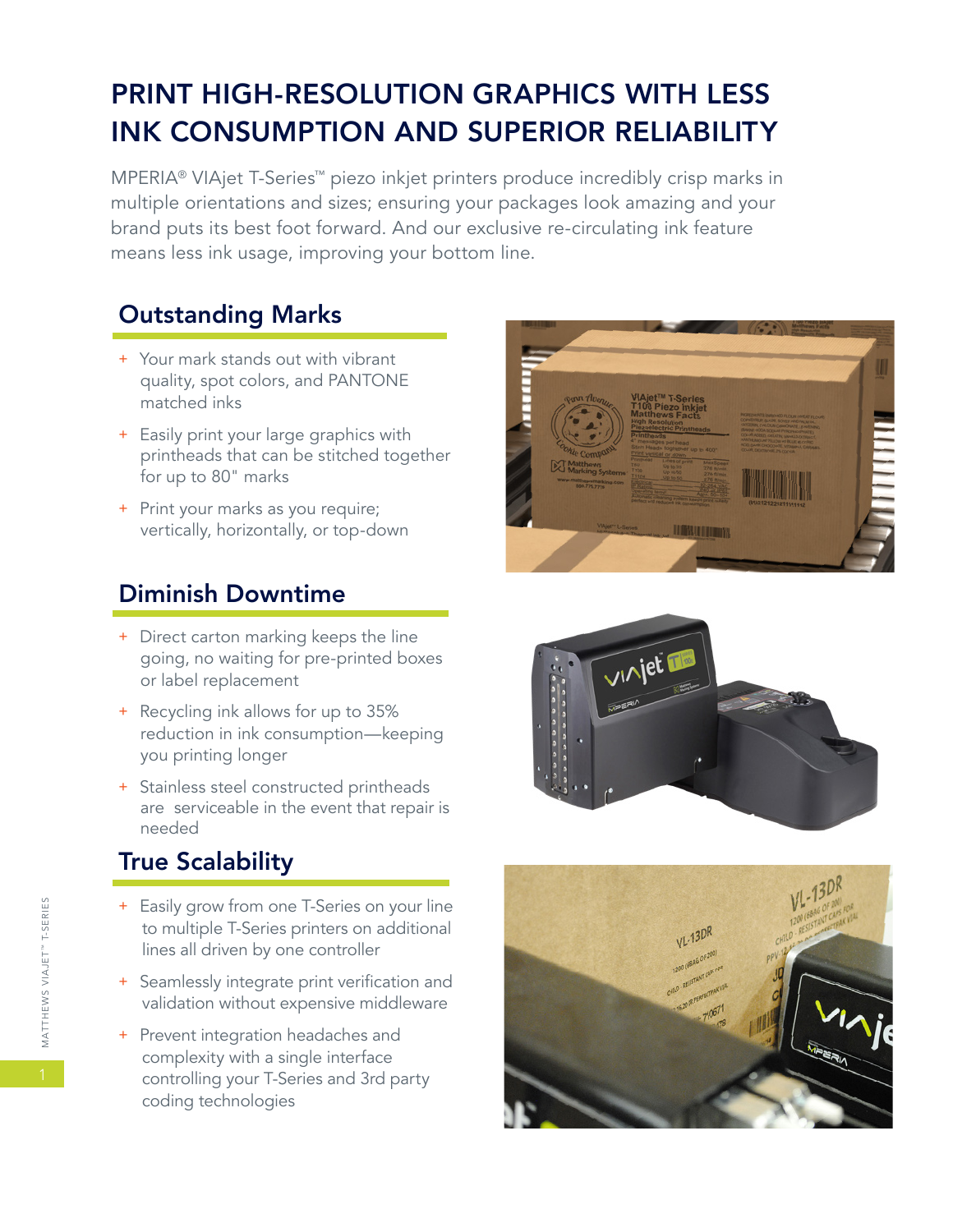# Introducing MPERIA®, A Truly Universal Controller

- + Eliminate human error and rework; message and code automation all handled through an intuitive interface
- + Grows with your business; whether adding more production lines or multiple plant locations
- + Reduce complexity by removing unneeded middleware and 3rd party providers
- + Achieve next level productivity; seamlessly connect to your business systems



## T-Series Printers



#### T50E

- + Print height: 2" (50 mm)
- + Print speed: High-quality marks up to 276 ft/min (84 m/min)
- + Print direction: horizontal (side)
- + High-quality barcodes at a print distance up to ¼" (6.4 mm)

OUTSTANDING PRINT SPEED up to 276 ft/min SEAMLESS PRINTHEAD STITCHING enables marks up to 80" (2m) INCREDIBLY CRISP MARKS and unparalleled performance on your substrate



#### T100E

- + Print height: 4" (100 mm)
- + Print speed: High-quality marks up to 276 ft/min (84 m/min)
- + Print direction: horizontal (side)
- + High-quality barcodes at a print distance up to ¼" (6.4 mm)



## T100SE

- + Print height: 4" (100 mm)
- + Print speed: High-quality marks up to 276 ft/min (84 m/min)
- + Print direction: vertical (down)
- + High-quality barcodes at a print distance up to ¼" (6.4 mm)